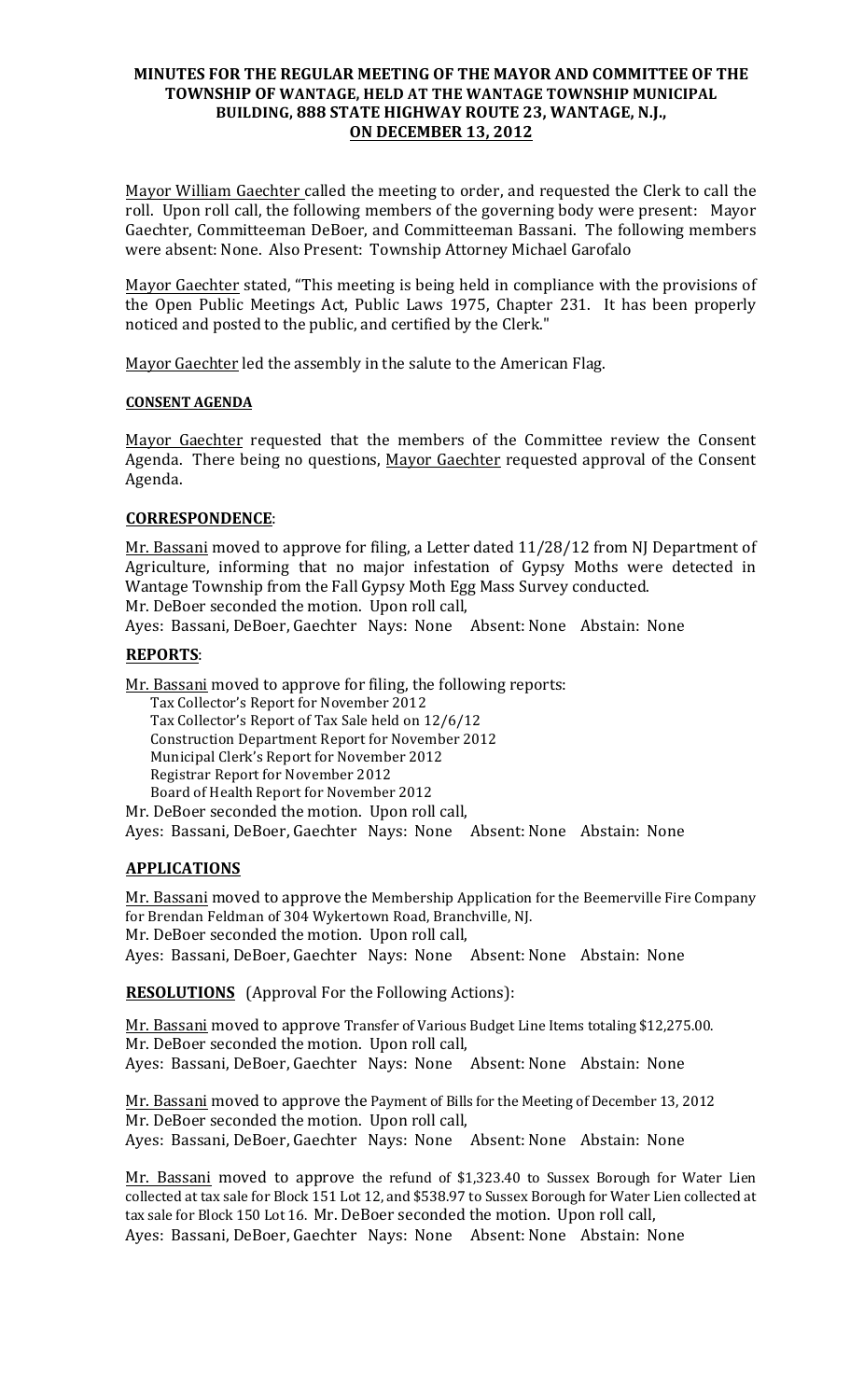### **PAGE TWO OF THE MINUTES OF DECEMBER 13, 2012**

#### **CONSENT AGENDA, Continued**

Mr. Bassani moved to approve the refund of money to Bali Management LLC for redemption of tax sale certificates, in the amount of \$1,518.11 for Block 102 Lot 28 for Tax Sale Certificate 12-26, and in the amount of \$1,800 for Tax Sale Premium on the same property.

Mr. DeBoer seconded the motion. Upon roll call,

Ayes: Bassani, DeBoer, Gaechter Nays: None Absent: None Abstain: None

Mr. Bassani moved to approve the Chief Finance Officer to cancel to surplus the amount of \$5,700, representing a balance in Unappropriated Reserve from Airport Study Grant, and \$10,000 in an Appropriated Reserve for a Stormwater Management Grant; and cancelling the following sums to the Capital Improvement fund: \$3.92 from Ordinance 08-12, and \$38.00 from Ordinance 10-07. Mr. DeBoer seconded the motion. Upon roll call,

Ayes: Bassani, DeBoer, Gaechter Nays: None Absent: None Abstain: None

Mr. Bassani moved to authorize the Administrator to sign the Statement of Consent for consideration of a Treatment Works Application, on form WQM-003 for the route 23 Realignment & Papakating Creek Bridge Replacement project of the New Jersey Department of Transportation Mr. DeBoer seconded the motion. Upon roll call,

Ayes: Bassani, DeBoer, Gaechter Nays: None Absent: None Abstain: None

Mr. Bassani moved to authorize renewal of the Contract with Space Farms for removal of deer carcasses from municipal roads in 2013 at a rate of \$40 per carcass. Mr. DeBoer seconded the motion. Upon roll call,

Ayes: Bassani, DeBoer, Gaechter Nays: None Absent: None Abstain: None

Mr. Bassani moved to endorse approval of the award of bid by the County of Passaic Energy Cooperative Pricing System to Hess Corporation of Woodbridge, NJ for retail electric service. Mr. DeBoer seconded the motion. Upon roll call, Ayes: Bassani, DeBoer, Gaechter Nays: None Absent: None Abstain: None

Mr. Bassani moved to authorize the hiring of Edward Caton of 13 August Lane, in Wantage, as a seasonal part time snow plow driver at a rate of \$18 per hour. Mr. DeBoer seconded the motion. Upon roll call, Ayes: Bassani, DeBoer, Gaechter Nays: None Absent: None Abstain: None

Mr. Bassani moved to authorize the Mayor to sign the Renewal of the Shared Services Agreement with Branchville Borough for Recycling Coordinator Services in 2013. Mr. DeBoer seconded the motion. Upon roll call,

Ayes: Bassani, DeBoer, Gaechter Nays: None Absent: None Abstain: None

Mr. Bassani moved to authorize the Mayor to sign Shared Services Renewal Contracts for Animal Control and Pound Services with the municipalities of Hardyston Township, Andover Township, Hamburg Borough, and Franklin Borough.

Mr. DeBoer seconded the motion. Upon roll call,

Ayes: Bassani, DeBoer, Gaechter Nays: None Absent: None Abstain: None

## **MAYOR'S PROCLAMATION: ACKNOWLEDGING IAN S. VANCARPELS FOR ACHIEVING THE RANK OF EAGLE SCOUT**

WHEREAS, Ian S. VanCarpels has achieved the rank of Eagle Scout, which represents an accomplishment of high regard within the Wantage Community, and

WHEREAS, as a member of Boy Scout Troop 153 within the Patriots Path Council of the Boy Scouts of America, Ian has held numerous Leadership positions, and

WHEREAS, Ian has distinguished himself through on-going service to his community, and WHEREAS, Ian has actively participated in Troop activities and has provided mentoring for many younger

Boy Scouts, and

WHEREAS, such a fine record of accomplishment is worthy of praise and recognition,

NOW, THEREFORE, I, William GAECHTER, Mayor of the Township of Wantage, hereby offer my congratulations to Ian S. VanCarpels for achieving the rank of Eagle Scout, and

BE IT FURTHER PROCLAIMED that the entire Wantage Community is hereby encouraged to join in the recognition of this fine accomplishment.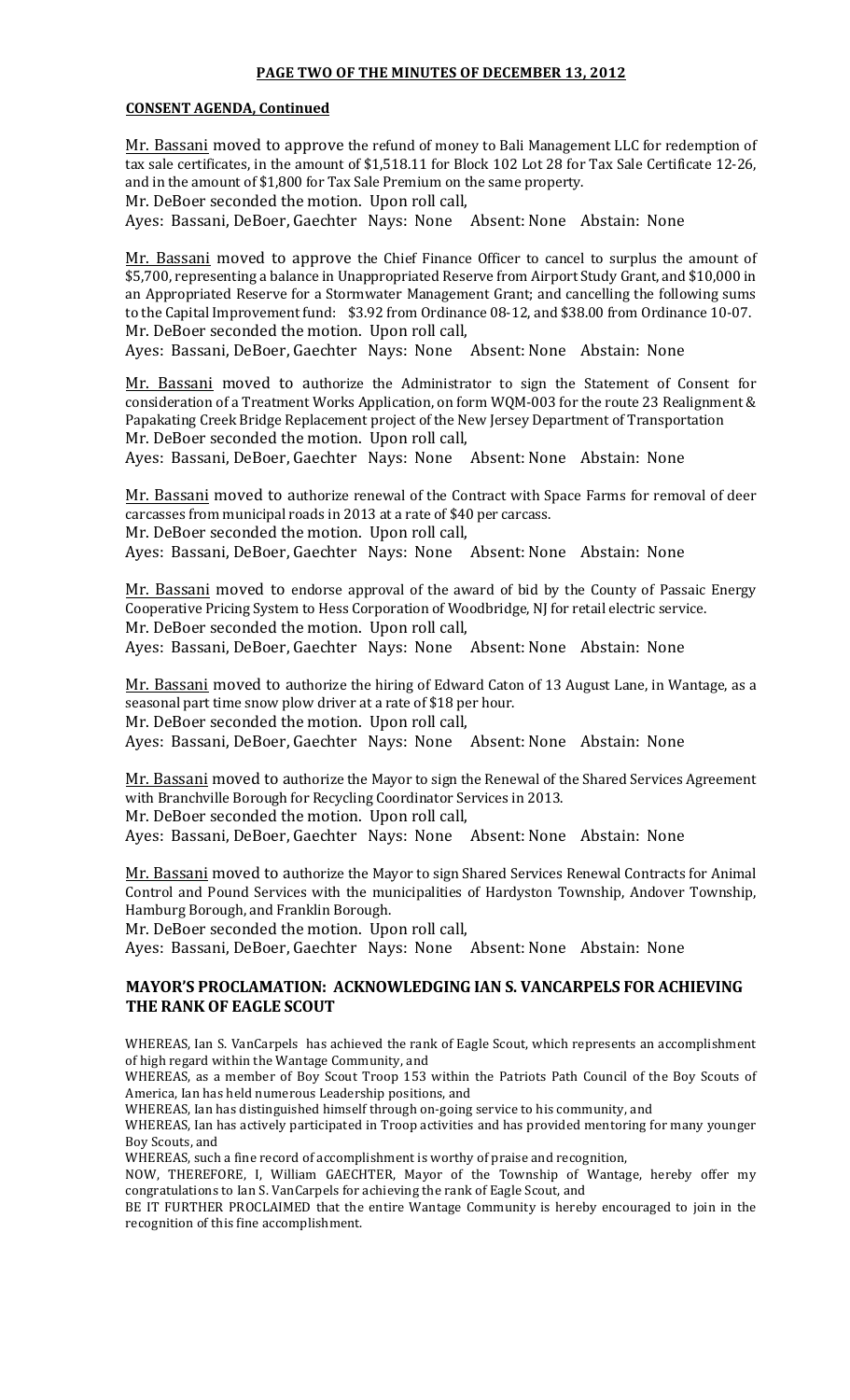## **PAGE THREE OF THE MINUTES OF DECEMBER 13, 2012**

### **ADMINISTRATOR(REPORT**

Mayor Gaechter requested Mr. Doherty give the Administrator's report.

Mr. Doherty reviewed a Proposed Ordinance regulating the licensing of games of chance consistent with the approved referendum from the November General Election. After review, the governing body expressed consensus for introduction of this Ordinance in January 2013.

Mr. Doherty requested authorization to replace a Lawn Mower, consistent with the long range capital plan. The CFO informs that sufficient funds exist in Ordinance 2012-02 and in the budget line item "Reserve For Vehicle Maintenance' to pay for the cost of this new mower. With the belief that it would be prudent to resolve this item from the 2013 budget preparation process, utilizing money already collected from the taxpayers rather than to ask for more money next year, the DPW has solicited competitive quotes for a new mower using the same specifications as were used to purchase the last riding mower. The lowest quote submitted was from Bassani Power Equipment of Wantage, NJ, in the amount of \$10.600.

Mr. DeBoer moved to authorize the purchase of a Scag 35 HP Vanguard Tiger Riding mower at a cost of \$10,600 from Bassani Power & Equipment. Mr. Bassani seconded the motion. Upon roll call, Ayes: DeBoer, Gaechter Nays: None Absent: None Abstain: Bassani

Mr. Doherty recommended Replacement of Animal Control Van, in accordance with the Long Range Capital Plan for Wantage. At this time, there exist sufficient funds to purchase a vehicle for our Constable/Animal Control Officer John Abate. The Morris County Cooperative Pricing Council has available a new E-250 Ford Cargo Van, which is exactly the same vehicle purchased the last time an Animal Control Van was replaced. With the belief that it would be prudent to resolve this item from the 2013 budget preparation process, rather than to ask the taxpayers for more money next year, Mr. Doherty requested authorization for this purchase.

Mr. DeBoer complimented Mr. Doherty for identifying and securing such a good price for the vehicle which is to be purchased. The other members of the governing body agreed.

Mr. Bassani made a motion to purchase one E-250 Cargo Van from Beyer Ford under the MCCPC Contract  $#15$ , in the amount of \$17,660. Mr. DeBoer seconded the motion. Upon roll call,

Ayes: Bassani, DeBoer, Gaechter Nays: None Absent: None Abstain: None

Mr. Doherty reviewed the details of a Retirement Incentive Offer proposed for DPW employee Walt Yetter.

Mr. Bassani made a motion to approve the Retirement Incentive Offer proposed for DPW employee Walt Yetter. Mr. DeBoer seconded the motion. Upon roll call, Ayes: Bassani, DeBoer, Gaechter Nays: None Absent: None Abstain: None

Mr. Doherty requested an Executive Session to discuss status of mediation through the Public Employment Relations commission with the DPW Union.

Mr. Doherty reviewed the details of a Request by Mr. Robert Hill for Vacation of an unnamed, unimproved Road in the vicinity of Route 23 and Mudtown Road. The members of the governing body expressed a desire to look into this request further before taking any action.

Mr. Doherty reviewed input from local contractor Tom Madsen regarding the condition of the Municipal building roof and likely costs to be incurred in replacing the roof. After review, the members of the governing body agreed by consensus for Mr. Doherty to contact the Township Architect, Charles Schaffer, and prepare bid specifications for the replacement of the roof.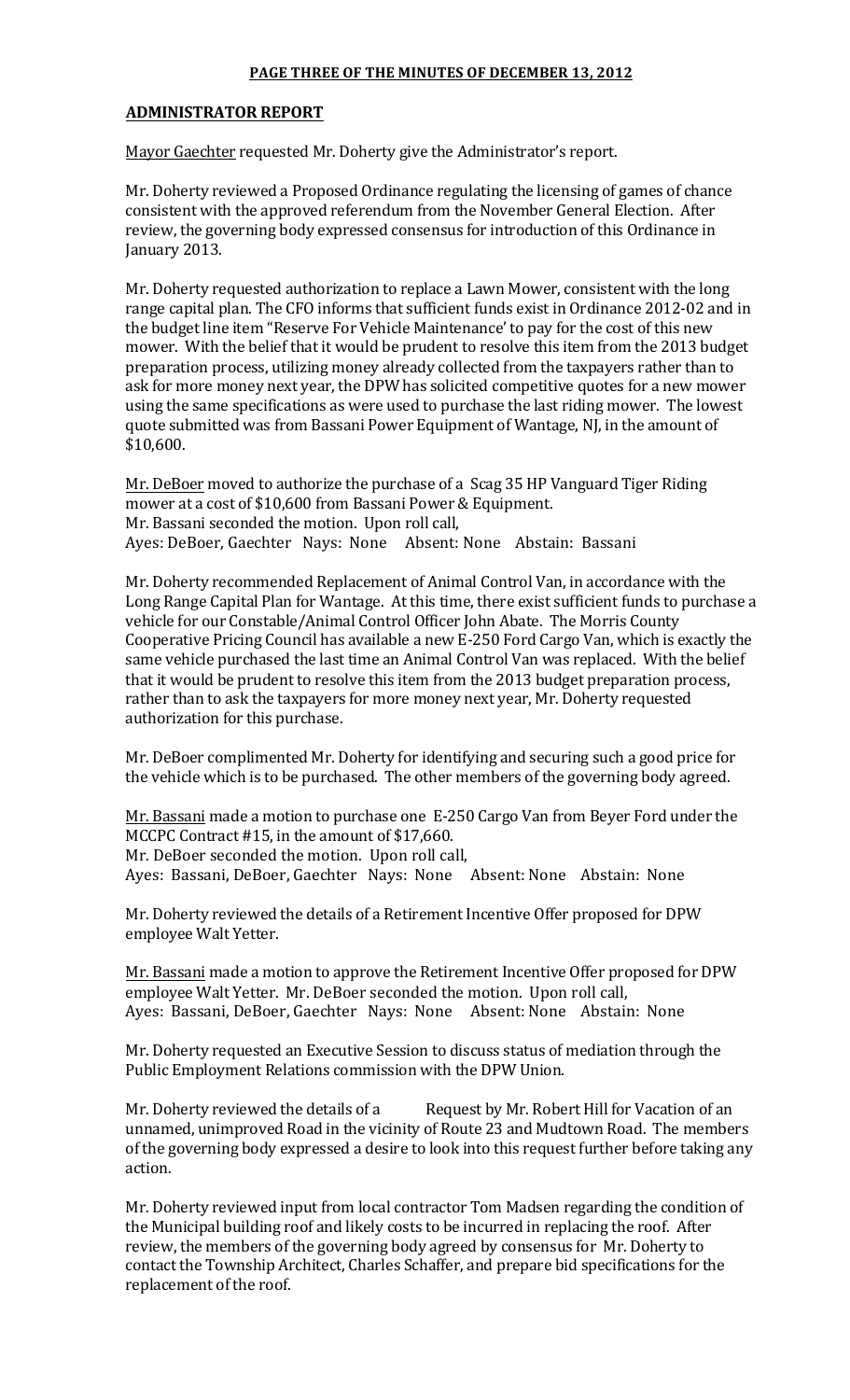### **PAGE FOUR OF THE MINUTES OF DECEMBER 13, 2012**

### **ADMINISTRATOR REPORT, Continued**

Mr. Doherty updated the governing body on actions being pursued to replace a leaky boiler in the furnace serving the Municipal Building, indicating that replacement costs are in hand and will be compared to the costs of a change-over project t to Natural Gas, once Elizabethtown Gas provides those figures.

#### **ATTORNEY REPORT**

Mr. Garofalo requested an executive session to discuss matters of ongoing litigation.

#### **COMMITTEE REPORTS:**

Mr. Bassani reported on his attendance at the NJ Board of Public Utilities Meeting regarding JCP&L in Basking Ridge, and offered a report on his attendance at the Sussex County League of Municipalities Dinner Meeting. The topic at that meeting was Emergency Response tactics and techniques.! ! Mr.! Bassani! expressed! his! belief! that! Sussex! County! League! of! Municipalities meetings are very informative.

Mr. DeBoer offered a follow up report to a comment made at a previous meeting, in which a resident had indicated that Mr. Garofalo's services had been ended in Stillwater Township. Mr. DeBoer reported that Stillwater Township had just taken action to name Mr. Garofalo their municipal attorney once again.

Mayor Gaechter agreed with Mr. Bassani's assessment regarding the value of attending League of Municipalities dinner meetings, indicating he has attended numerous such meetings this year and last.

## **OLD BUSINESS:**

### **Response From BPU Regarding JCP&L**

The governing body offered copies of a letter received from the New Jersey Board of Public Utilities, regarding "JCP&L Outage and Franchise Inquiry." Mayor Gaechter stated that the contents of the letter were self-explanatory.

### **Developer's Agreement Between G&S Solar, LLC, Valley View Manor At Wantage, Inc., Bill** Properties, LLC, and the Township of Wantage

After general review and consideration, the members of the governing body agreed to hold this item for future action once questions raised by Mr. Bassani have been addressed.

## **NEW(BUSINESS**

## **Final Adoption of Ordinance 2012-08**

Mayor Gaechter opened the meeting to the public for any questions or comments with respect to this proposed Ordinance.

Mr. William Gettler, Gemmer Road, expressed a belief that the wording of the public notice was incorrect, offering his interpretation of wording utilized in the said public notice. Mr. Doherty expressed a belief that the wording of the public notice was correct. Mr. Garofalo explained that regardless of whether the wording was correct or not, if at some point in the future a challenge to the ordinance were made on this basis, the recourse would simply be the re-advertisement of the public notice at that time.

There being no one else present wishing to comment on this proposed Ordinance, Mayor Gaechter requested a motion to adopt the ordinance.

Mr. DeBoer moved to adopt on final hearing, Ordinance 2012-08, entitled "AN ORDINANCE AUTHORIZING THE SALE OF CERTAIN LANDS IN THE TOWNSHIP OF WANTAGE TO BE SOLD AT PRIVATE SALE IN ACCORDANCE WITH N.J.S.A. 40A:12- $13(b)(5)$ ".

Mr. Bassani seconded the motion. Upon roll call, Ayes: Bassani, DeBoer, Gaechter Nays: None Absent: None Abstain: None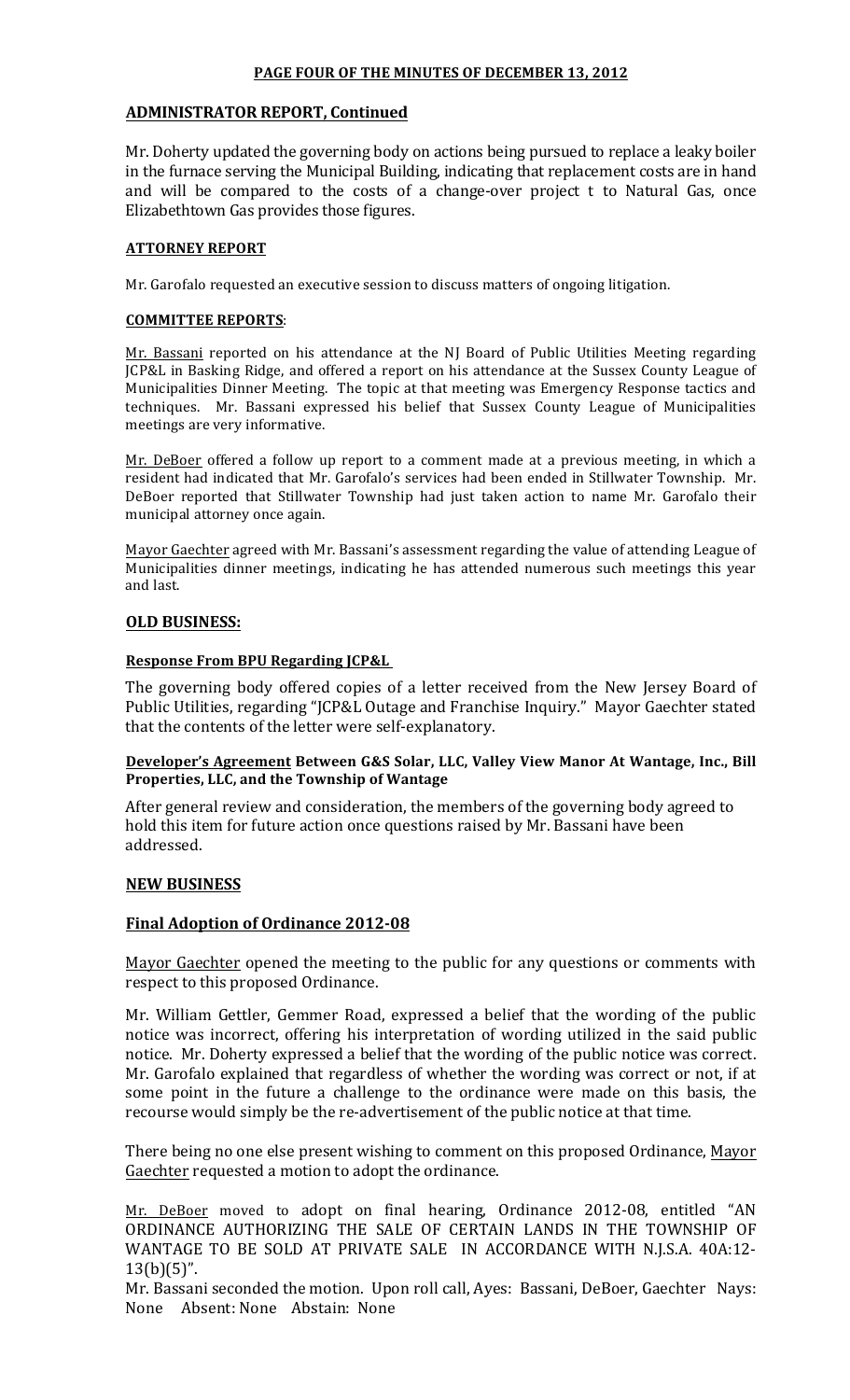### **PAGE FIVE OF THE MINUTES OF DECEMBER 13, 2012**

### **NEW BUSINESS, Continued**

### **Proposed Ordinance 2012-09**

Regarding "AN ORDINANCE AUTHORIZING THE PUBLIC AUCTION SALE OF REAL PROPERTY NO LONGER NEEDED FOR PUBLIC USE, PURSUANT TO N.J.S.A. 40A:12-13, ET SEQ," Mr. Doherty reported that an error in the public notice would require republication and reintroduction of this Ordinance. The members of the governing body expressed consensus to reintroduce this ordinance in January of 2013.

### **Approval of Minutes**

Mr. Bassani moved to adopt the Regular and Executive session minutes of November 29, 2012.

Mr. DeBoer seconded the motion. Upon roll call,

Ayes: Bassani, DeBoer, Gaechter Nays: None Absent: None Abstain: None

### **OPEN PUBLIC SESSION**

Mayor Gaechter opened the meeting to the public for any questions or comments affecting the good and welfare of the community.

Karen Merritt, Alpine Road, requested clarification on the lots being offered by Proposed Ordinance 2012-09. Mr. Doherty responded.

Ann Smulewicz, Route 23, stated that George Graham of the Sussex County League of Municipalities leaves her with a good impression; Also expressed that she is impressed with Gail Phoebus; offered questions regarding the process for selecting the 2013 Land Use Board Attorney, which Mayor Gaechter responded to; expressed a desire for the governing body to take further action regarding the Compliance Plan, to which Mr. DeBoer offered a response; and offered input regarding the status of Route 23 Sewer Service Area review and approvals, based on discussions she has had with County Administrator John Eskilson.

William Gettler, Gemmer Road, offered input and observations regarding the issue of the Compliance Plan and the issue of a Reassessment Program; offered his belief that the firm Certified Valuations should not be utilized; offered comments regarding the Lake Neepaulin FOLN Newsletter; and requested greater structure to the governing body's meeting schedule.! ! Mr.! Gettler! referenced! a! submittal! within! the! Township's! application! for! a! Reassessment, expressing a concern that a contract with Certified Valuations had been agreed upon without the governing body's authorization. Mr. Doherty explained that the application process requires the applicant to identify a firm who will conduct the program and that if the application had been approved, the governing body would have at that point pursued a competitive request for proposals, and amended the application if necessary.

Mrs. Smulewicz asked for a clarification regarding the observation made by Mr. Gettler about a contract having been made with Certified Valuations for a 2013 Reassessment program. Mr. Bassani offered a response, explaining that any such proposed contract would have been presented to the governing body for consideration, and the process never reached that point because the State denied the application to pursue the Reassessment.

General discussion took place among the members of the governing body, Mr. Gettler, Mrs. Smulewicz, Mrs. Kathy Gorman of Fernwood Road, and Mr. Rocco Russo of South Shore Drive, regarding the issue of the compliance plan, Certified Valuations, the meeting schedule of the governing body, the issue of quorums, and the size of the governing body.

Ms. Gorman stated that the referendum to increase the size of the governing body, presented and defeated years ago in Wantage, was at a time that the members of the governing body were receiving health benefits.

There being no one else present wising to address the governing body at this time, Mayor Gaechter closed the meeting to the public and the governing body returned to the regular order of business.